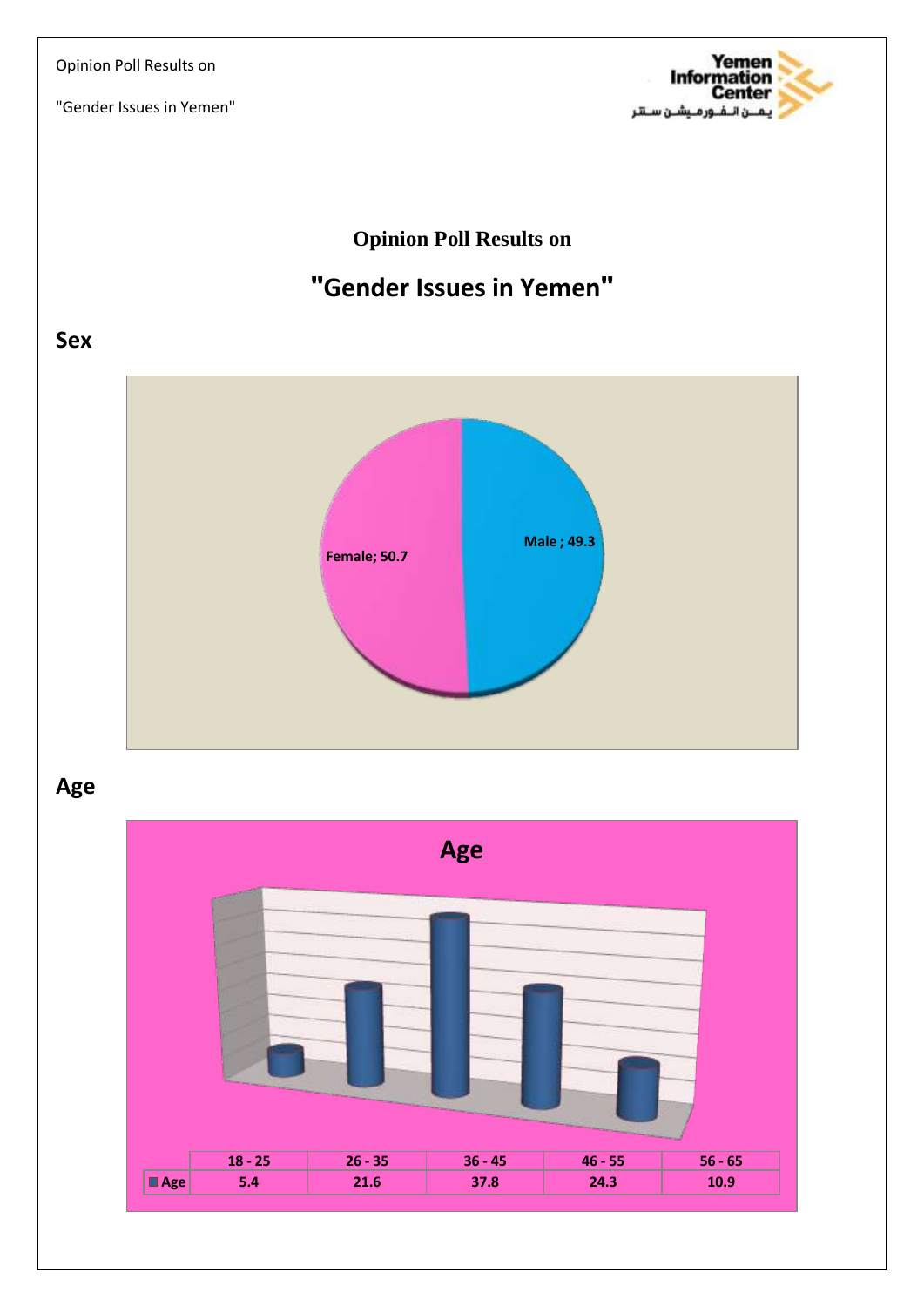

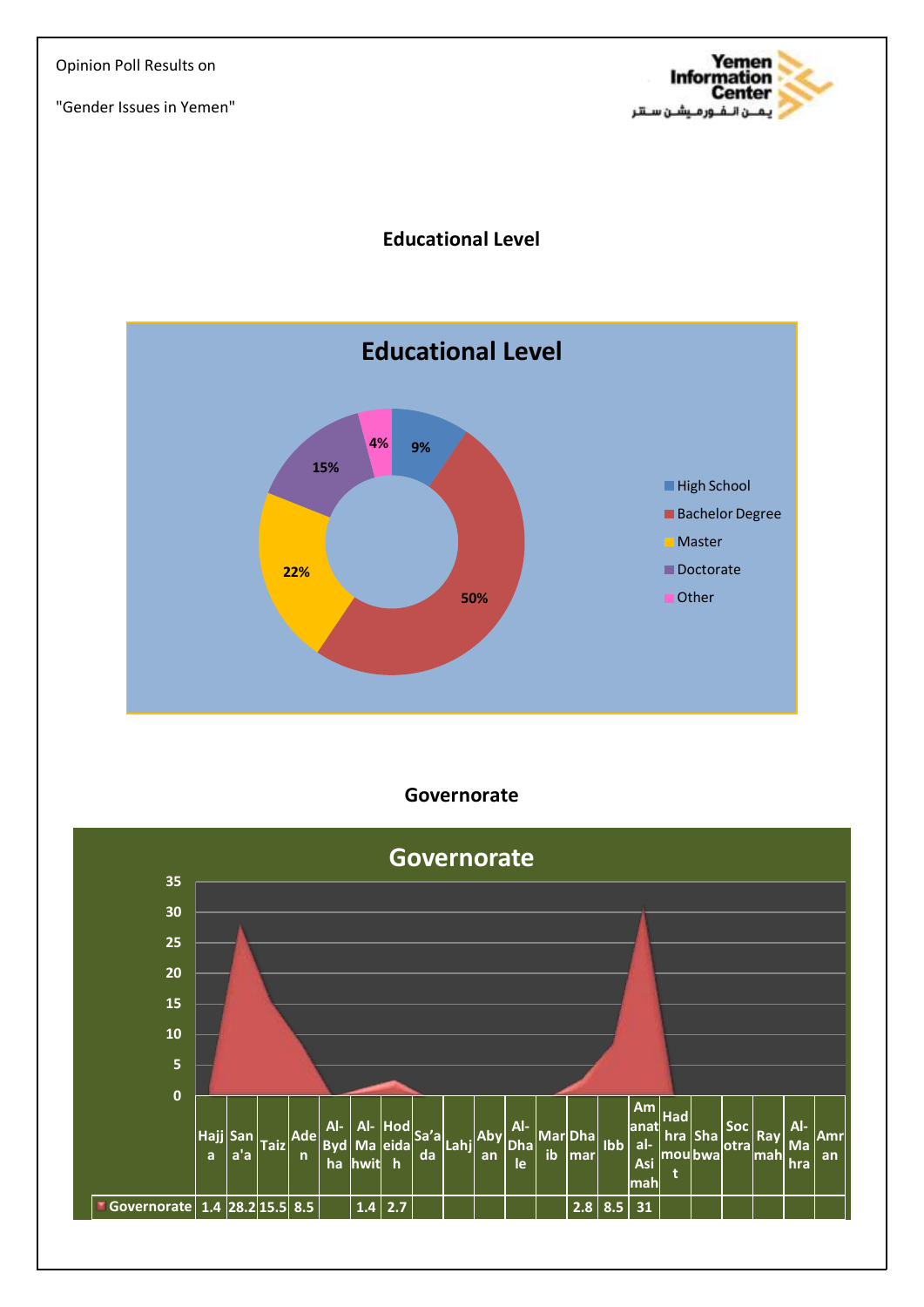



### **Where is gender-based violence directed In Yemen?**



#### **What are the causes of gender-based violence?**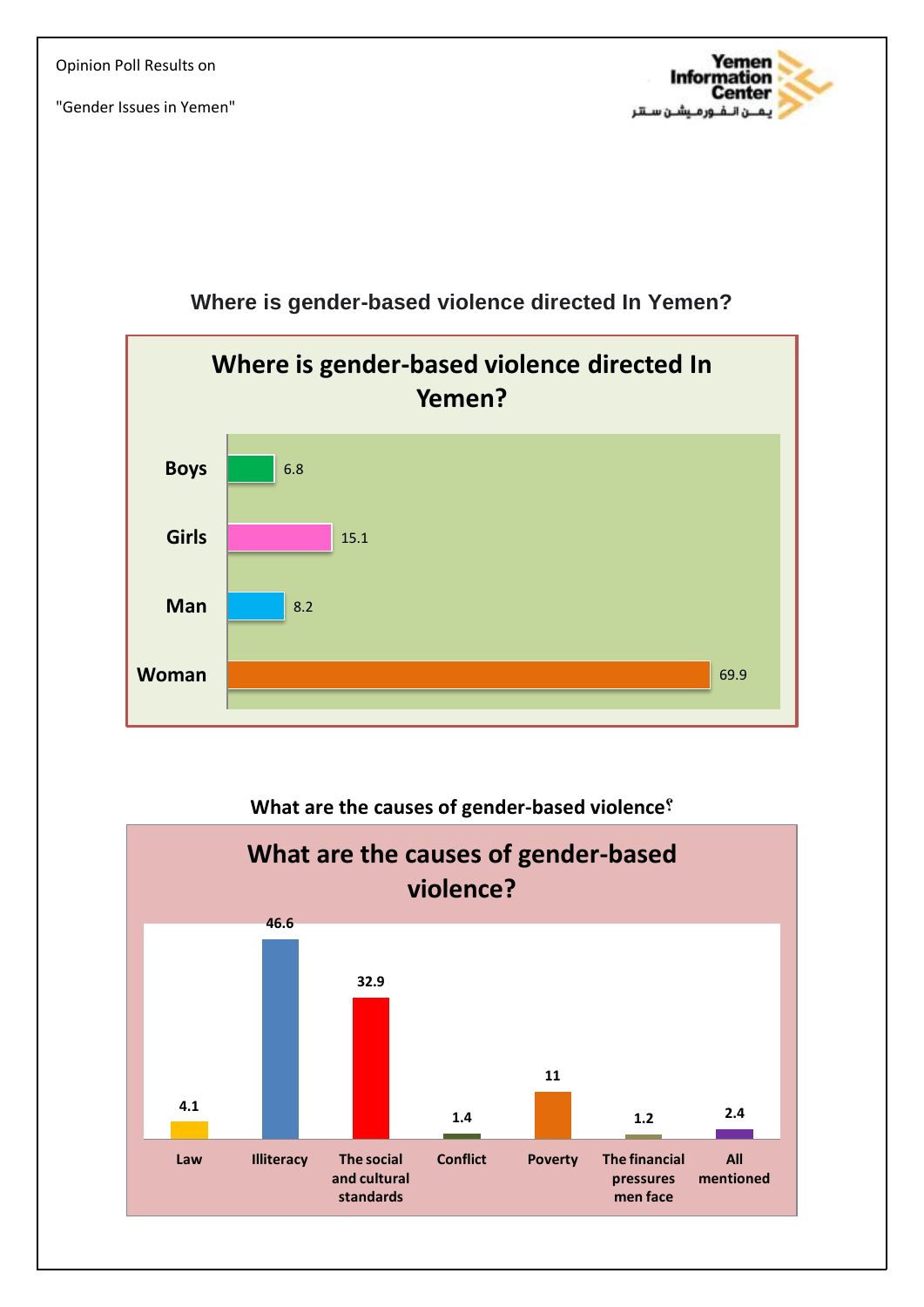



**What is the role of international organizations in gender issues?**

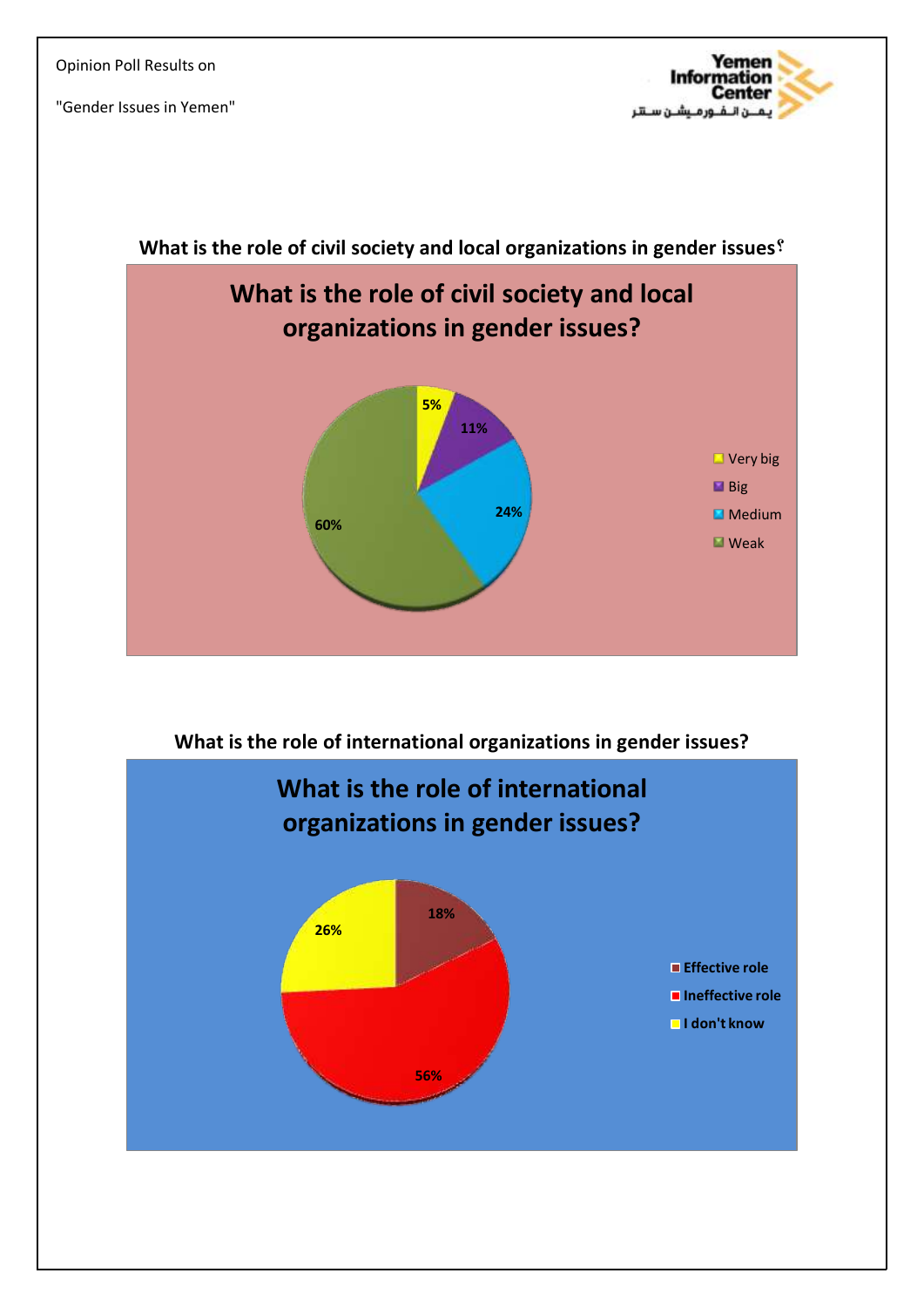



#### **What are the main obstacles facing "reducing discrimination against women?"**

**To what extent does society accept the idea of gender equality?**